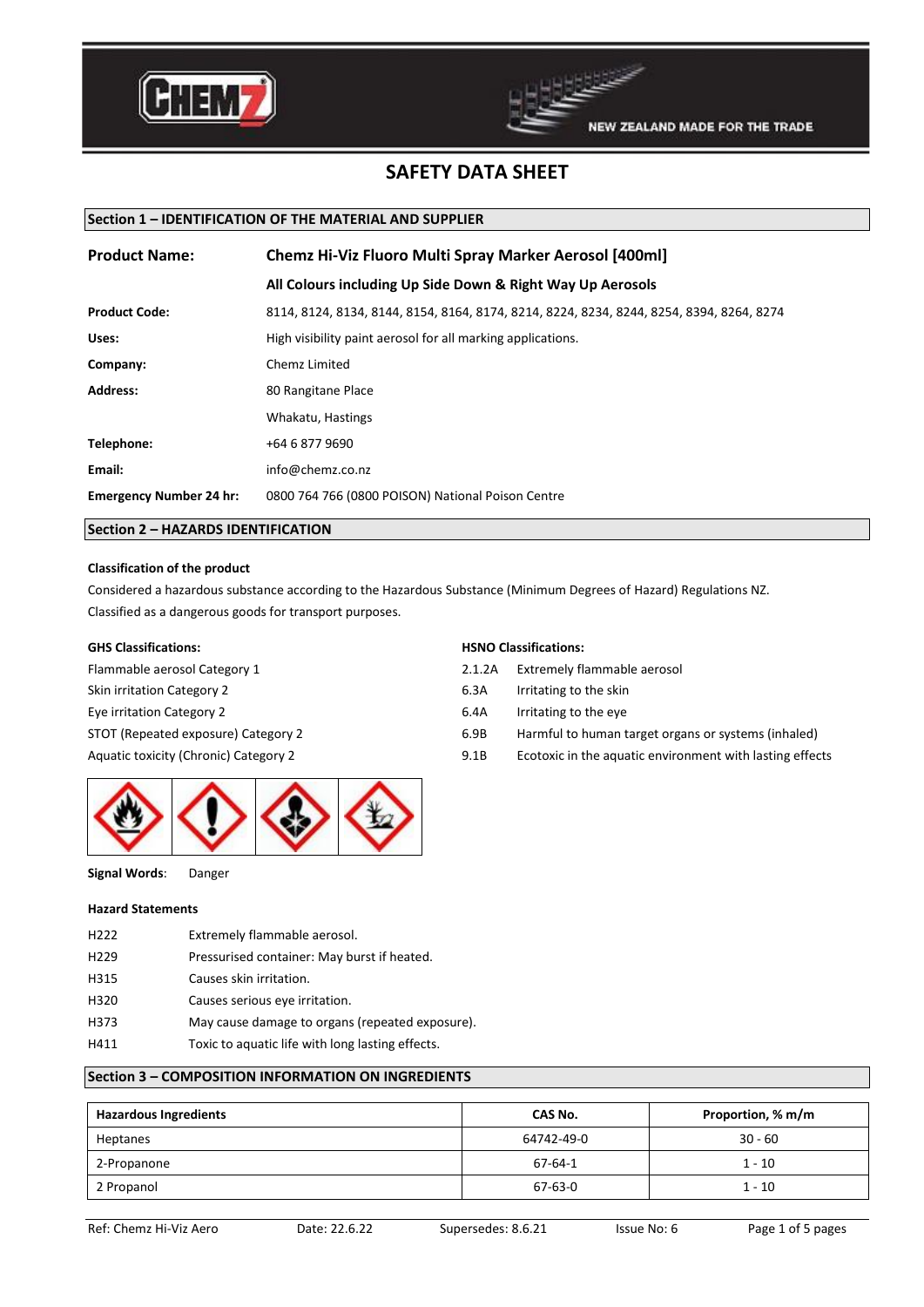



Hydrocarbon propellant (LPG - Propane, Butane) 68476-85-7 1990 100 - 60

## **Section 4 – FIRST AID MEASURES**

If medical advice is needed, have product container or label at hand.

If exposed or if you feel unwell: Call a POISON CENTRE or doctor.

| Eye contact:        | IF IN EYES: Rinse cautiously with water for several minutes. Remove contact lenses, if present and easy to<br>do. Continue rinsing. If eye irritation persists: Get medical advice/attention.                                                     |
|---------------------|---------------------------------------------------------------------------------------------------------------------------------------------------------------------------------------------------------------------------------------------------|
| Skin contact:       | IF ON SKIN: Wash with plenty of soap and water. Direct contact may cause irritation in sensitive<br>individuals. If skin irritation or rash occurs: Get medical advice/attention.                                                                 |
| Inhalation:         | IF INHALED: If breathing is difficult, remove to fresh air and keep at rest in a position comfortable for<br>breathing. If experiencing respiratory symptoms: Call a POISON CENTRE or doctor.                                                     |
| Ingestion:          | IF SWALLOWED: Immediately call a POISON CENTRE or doctor. Do NOT induce vomiting. Where there is<br>risk of vomiting, lean person forward or place on left side to avoid aspiration of product into lungs.<br>Obtain immediate medical attention. |
| Notes to physician: | Treat symptomatically and supportively. No specific antidote.                                                                                                                                                                                     |

# **Section 5 – FIRE-FIGHTING MEASURES**

| <b>General fire hazards</b> | Pressurised, extremely flammable aerosol.                                                                                                                                                                                                        |
|-----------------------------|--------------------------------------------------------------------------------------------------------------------------------------------------------------------------------------------------------------------------------------------------|
| <b>Specific hazards:</b>    | Containers can build up pressure if exposed to heat and/or fire and may explode. Vapours may form an<br>explosive mixture with air. Vapours can travel to a source of ignition and flash back. May float and be re-<br>ignited on surface water. |
| <b>Further advice:</b>      | On burning may emit toxic fumes including those of carbon monoxide and carbon dioxide. Fire fighters to<br>wear self-contained breathing apparatus if risk of exposure to products of combustion.                                                |
| <b>Extinguishing media:</b> | Use water spray, fog, or foam. Use water spray to cool fire-exposed containers. Water may be ineffective.<br>Do NOT use straight streams of water. Do not discharge extinguishing waters into the aquatic<br>environment.                        |
| <b>Protective equipment</b> | Firefighters must use standard protective equipment including flame retardant coat, helmet with face<br>shield, gloves, rubber boots, and in enclosed spaces, SCBA.                                                                              |
| Fire fighting instructions  | In the event of fire, cool containers with water spray to prevent vapour pressure build up. Move<br>containers from fire area if you can do so without risk. Runoff can cause environmental damage.                                              |
| <b>Hazchem Code:</b>        | 2YE                                                                                                                                                                                                                                              |

# **Section 6 – ACCIDENTAL RELEASE MEASURES**

| Spills:                           | Wear appropriate personal protective equipment. Clear area of unprotected personnel. Remove all<br>sources of ignition. Avoid breathing vapour. Ventilate area where possible. If safe, damaged cans should<br>be placed in a container outdoors, away from all ignition sources, until pressure has dissipated.<br>Undamaged cans should be gathered and stowed safely. |  |
|-----------------------------------|--------------------------------------------------------------------------------------------------------------------------------------------------------------------------------------------------------------------------------------------------------------------------------------------------------------------------------------------------------------------------|--|
| <b>Environmental precautions:</b> | Prevent further leakage or spillage if safe to do so. Avoid discharge into drains, water courses or onto<br>the ground.                                                                                                                                                                                                                                                  |  |
| Methods for cleaning up:          | Soak up larger spills with sand or other suitable absorbent. Collect into suitable containers for disposal.<br>Wash the contaminated area with excess water, do not release washings to the environment.                                                                                                                                                                 |  |
| Other issues relating to spills:  | Clean up in accordance with all applicable regulations.                                                                                                                                                                                                                                                                                                                  |  |
| Section 7 - HANDLING AND STORAGE  |                                                                                                                                                                                                                                                                                                                                                                          |  |

**Handling Precautions:** Read product label before use. Keep out of reach of children.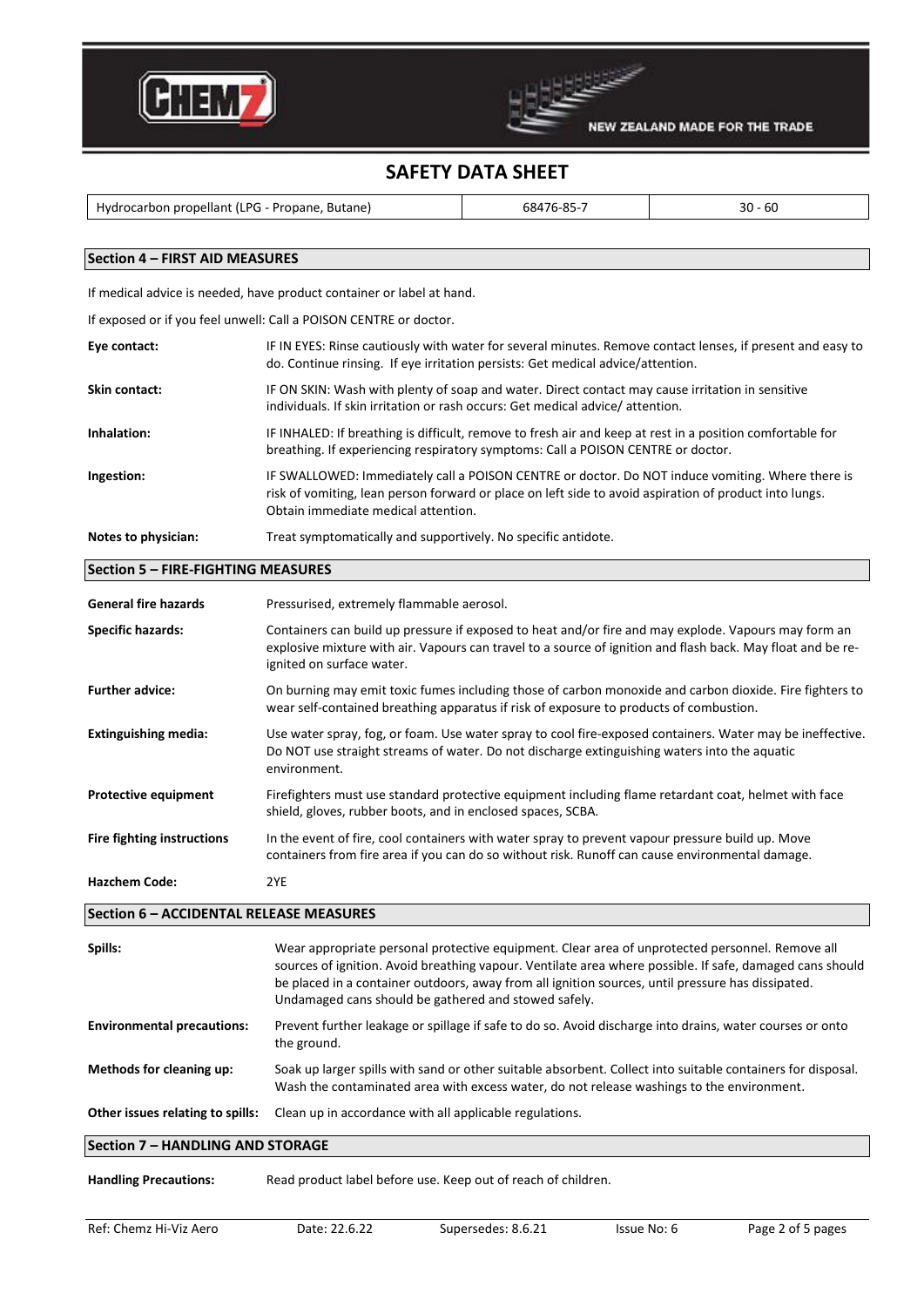

This product is highly flammable. Keep away from heat and open flames/hot surfaces. No smoking. Do not spray on an open flame or other ignition source. Pressurised container: Do not pierce or burn, even after use.

Use in a well-ventilated area. Avoid breathing spray. Wash hands with soap and water after handling. **Storage:** Protect from sunlight. Do not expose to temperatures exceeding 50 °C. Store in a well ventilated, cool, dry place. Keep away from heat, sparks, and flame. Store locked up.

# **Section 8 – EXPOSURE CONTROLS/PERSONAL PROTECTION**

**Exposure Limits:** No value assigned for product. Exposure standards for constituents (NZ WES);

|                                | <b>Material</b>                                                                                                                                                                                   | TWA, $mg/m3$ | STEL, $mg/m3$ |
|--------------------------------|---------------------------------------------------------------------------------------------------------------------------------------------------------------------------------------------------|--------------|---------------|
|                                | 2-Propanone                                                                                                                                                                                       | 1,185        | 2,375         |
|                                | Heptanes                                                                                                                                                                                          | 1,200        | 1,600         |
|                                | 2-Propanol                                                                                                                                                                                        | 983          | 1,230         |
|                                | LPG (Liquefied petroleum gas - butane, propane)                                                                                                                                                   | 1,800        |               |
| <b>Additional Information:</b> | Wash hands before eating, drinking and smoking.                                                                                                                                                   |              |               |
|                                | Beware: Deliberately sniffing or inhaling concentrated contents can be harmful or fatal. Avoid breathing spray                                                                                    |              |               |
| <b>Engineering Controls:</b>   | General exhaust is adequate under normal operating conditions. Ventilation equipment and lighting<br>should be explosion-resistant.                                                               |              |               |
| <b>Protective Equipment:</b>   | In an industrial environment: gloves, safety glasses or chemical goggles are recommended. Wash<br>contaminated clothing before reuse. Contaminated work clothing should not be allowed out of the |              |               |

workplace.

In case of inadequate ventilation wear respiratory protection. If TWA is exceeded, wear an approved respirator with a type A filter.

#### **Section 9 – PHYSICAL AND CHEMICAL PROPERTIES**

| <b>Physical state:</b>        | Coloured liquid spray. |
|-------------------------------|------------------------|
| pH:                           | Not applicable.        |
| <b>Vapour Density:</b>        | $> 1$ (Air = 1)        |
| Vapour Pressure, kPa:         | $300 - 600$            |
| Boiling Point, °C:            | Not applicable.        |
| Melting Point, °C:            | Not applicable.        |
| <b>Specific Gravity:</b>      | About 0.81             |
| Flash Point, °C:              | < 0 (propellant)       |
| Explosion Limit, % v/v:       | LEL 1.2% UEL 9.5%      |
| <b>Autoignition Temp, °C:</b> | Not applicable.        |
| VOC Content, g/L:             | 525                    |
| Solubility:                   | Not soluble in water.  |
|                               |                        |

## **Section 10 – STABILITY AND REACTIVITY**

**Stability:** Stable under normal conditions of use. Not reactive. Avoid oxidisers. Avoid elevated temperatures.

## **Section 11 – TOXICOLOGICAL INFORMATION**

**Basis for Assessment:** Information given is based on product testing, and/or similar products, and/or components.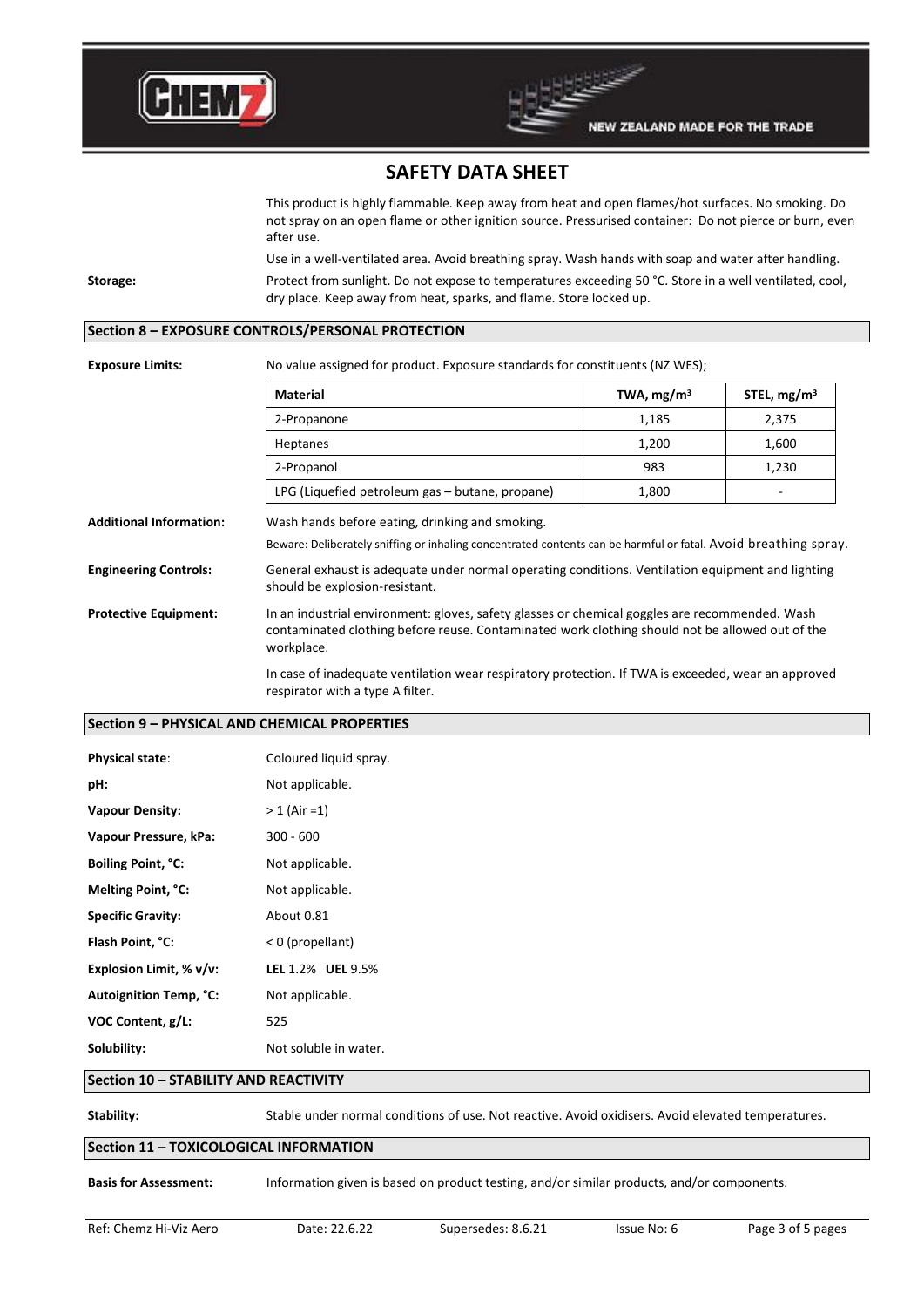



| <b>Acute Oral Toxicity:</b>               | $LD_{50}$ estimated to be > 5,000 mg/kg (based on component mixture, excluding propellant).                                                                                                                                                          |
|-------------------------------------------|------------------------------------------------------------------------------------------------------------------------------------------------------------------------------------------------------------------------------------------------------|
| <b>Acute Dermal Toxicity:</b>             | $LD_{50}$ estimated to be > 5,000mg/kg (based on component mixture, excluding propellant).                                                                                                                                                           |
| <b>Acute Inhalation Toxicity:</b>         | $LC_{50}$ estimated to be > 20 mg/L, Rat 4 hour (based on component mixture).                                                                                                                                                                        |
|                                           | Beware: Deliberately sniffing or inhaling concentrated contents can be harmful or fatal.                                                                                                                                                             |
| <b>Skin Irritation:</b>                   | May cause skin irritation. Prolonged/repeated contact may cause defatting of the skin and dermatitis.                                                                                                                                                |
| <b>Eye Irritation:</b>                    | Spray may be seriously irritating to the eye. Expected to be reversible in 7 - 21 days.                                                                                                                                                              |
| <b>Respiratory Irritation:</b>            | Inhalation of vapours or mists may cause irritation to the respiratory system.                                                                                                                                                                       |
| <b>Repeated Dose Toxicity:</b>            | Prolonged contact with product may result in irritant contact dermatitis.                                                                                                                                                                            |
| Sensitisation:                            | Product is not expected to be a contact or respiratory sensitiser.                                                                                                                                                                                   |
| <b>Mutagenicity:</b>                      | Not expected to be mutagenic.                                                                                                                                                                                                                        |
| Carcinogenicity:                          | Not expected to be carcinogenic.                                                                                                                                                                                                                     |
| <b>Reproductive toxicity:</b>             | Not expected to be toxic.                                                                                                                                                                                                                            |
| <b>Additional Information:</b>            | None of the components present in this material at concentrations equal to or greater than 0.1% are<br>listed by IARC, NTP, OSHA or ACGIH as being carcinogens.                                                                                      |
| Section 12 - ECOTOXICITY INFORMATION      |                                                                                                                                                                                                                                                      |
| <b>Ecotoxicity:</b>                       | Ecotoxic in the aquatic environment with long lasting effects.                                                                                                                                                                                       |
| Mobility:                                 | Product is volatile and will rapidly evaporate to the air if released into water.                                                                                                                                                                    |
| Persistence/degradability:                | More volatile components are expected to degrade in air. Some components may be persistent and may<br>bioaccumulate.                                                                                                                                 |
|                                           |                                                                                                                                                                                                                                                      |
| Section 13 - DISPOSAL CONSIDERATIONS      |                                                                                                                                                                                                                                                      |
| <b>Material Disposal:</b>                 | Product wastes should be disposed of in accordance with applicable regulations. Do not dispose into the<br>environment, in drains or in water courses.                                                                                               |
|                                           | Large quantities should be degassed by an aerosol recycler. Do not dispose of large quantities of<br>pressurised aerosols in landfills. Incineration in an authorised facility is suggested.                                                         |
| <b>Container Disposal:</b>                | Recycle empty container if possible. Product containers are also considered wastes of the same class of<br>the contents and should be disposed of in accordance with applicable regulations.                                                         |
| <b>Section 14 - TRANSPORT INFORMATION</b> |                                                                                                                                                                                                                                                      |
| Transport:                                |                                                                                                                                                                                                                                                      |
|                                           | Classified as a Dangerous Good for transport purposes.<br>Class 2.1 should not be loaded on the same vehicle as Classes 1, 3 (where both are in bulk), 4, 5, and 7.<br>They may be loaded with Classes 3, 6, 8, 9, foodstuffs and foodstuff empties. |
| <b>Proper Shipping Name:</b>              | Aerosols                                                                                                                                                                                                                                             |
| UN Number:                                | 1950                                                                                                                                                                                                                                                 |
| <b>Dangerous Goods Class:</b>             | 2.1                                                                                                                                                                                                                                                  |
| <b>Transport Labels Required:</b>         | Class 2 Flammable                                                                                                                                                                                                                                    |
|                                           |                                                                                                                                                                                                                                                      |
| <b>Subsidiary Risk:</b>                   | Not applicable                                                                                                                                                                                                                                       |